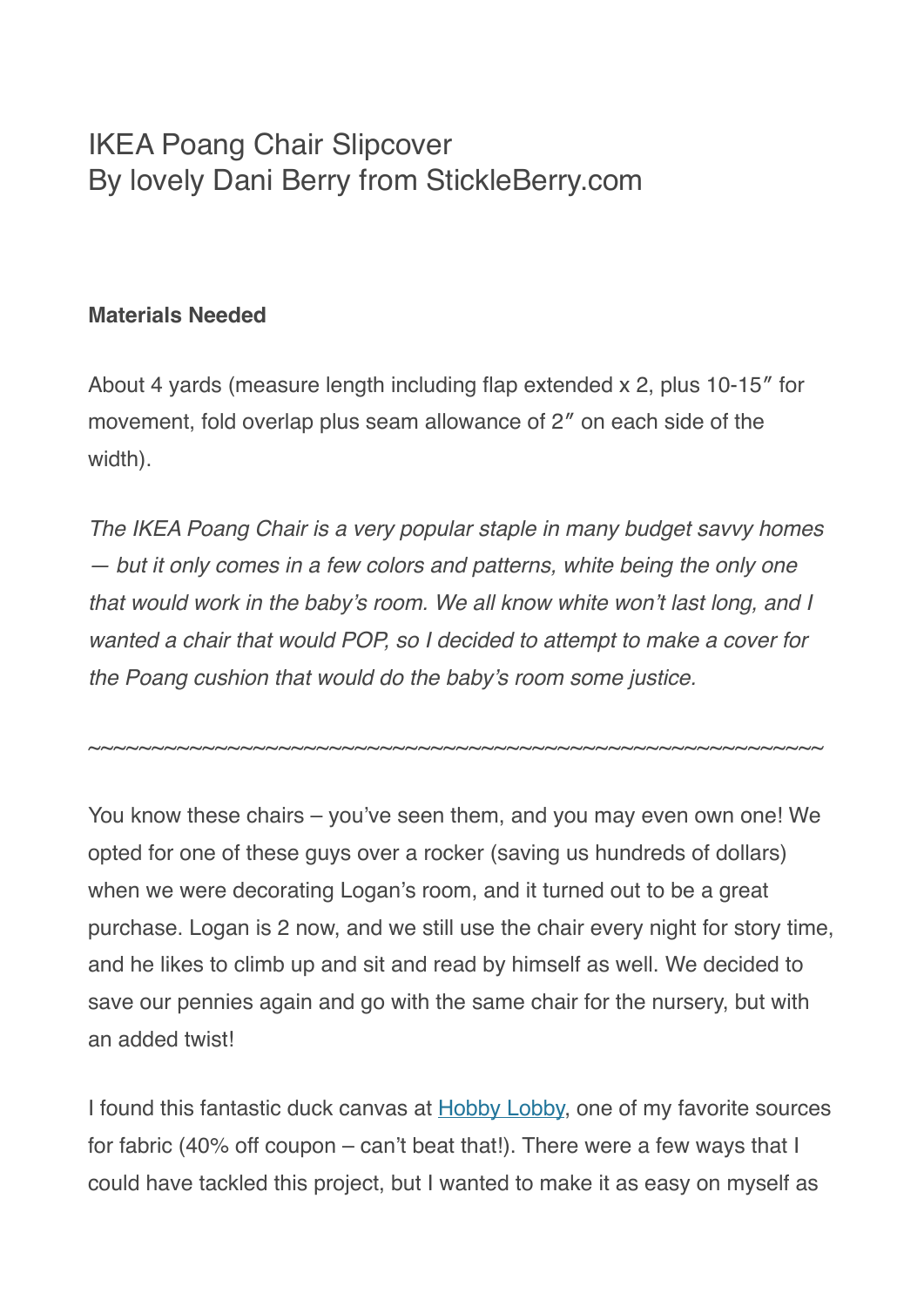possible (8.5 months pregnant and all). I decided to forgo zippers, but since I wanted it to be removable – knowing full well that spit-up WILL make it onto the beautiful fabric – I made it a giant slipcover, much like a normal pillow cover.

I couldn't get a piece long enough to cover the cushion with one whole piece of fabric (if you can, do it, it will be easier!) so I had to use two pieces (one long, one short), but really the hardest part of the whole project was just shoving the cushion into the cover.  $\odot$ 

I followed the same method for creating the ottoman cover – a large piece of fabric, overlapping in the center on the backside.

Here is the tutorial for you DIY-ers — hope it is clear, if not please feel free to contact me with any questions!

## **IKEA Poang Chair Slipcover!**

Materials Needed:

- **Fabric**  a few yards, you'll need to measure your cushion to determine, but I think I used 4.
- **Velcro** one piece the length of the velcro that is on the existing cushion, and you'll just need the one side (soft side).
- **Sewing supplies**  machine, coordinating thread, scissors, pins, etc.

1. Measure your cushion (flap extended) and get the length of fabric you need to cover the whole thing (length of cushion  $x^2 + 4$ in) if you can. If not, do the math to figure out how you can get it covered with two pieces – I had a long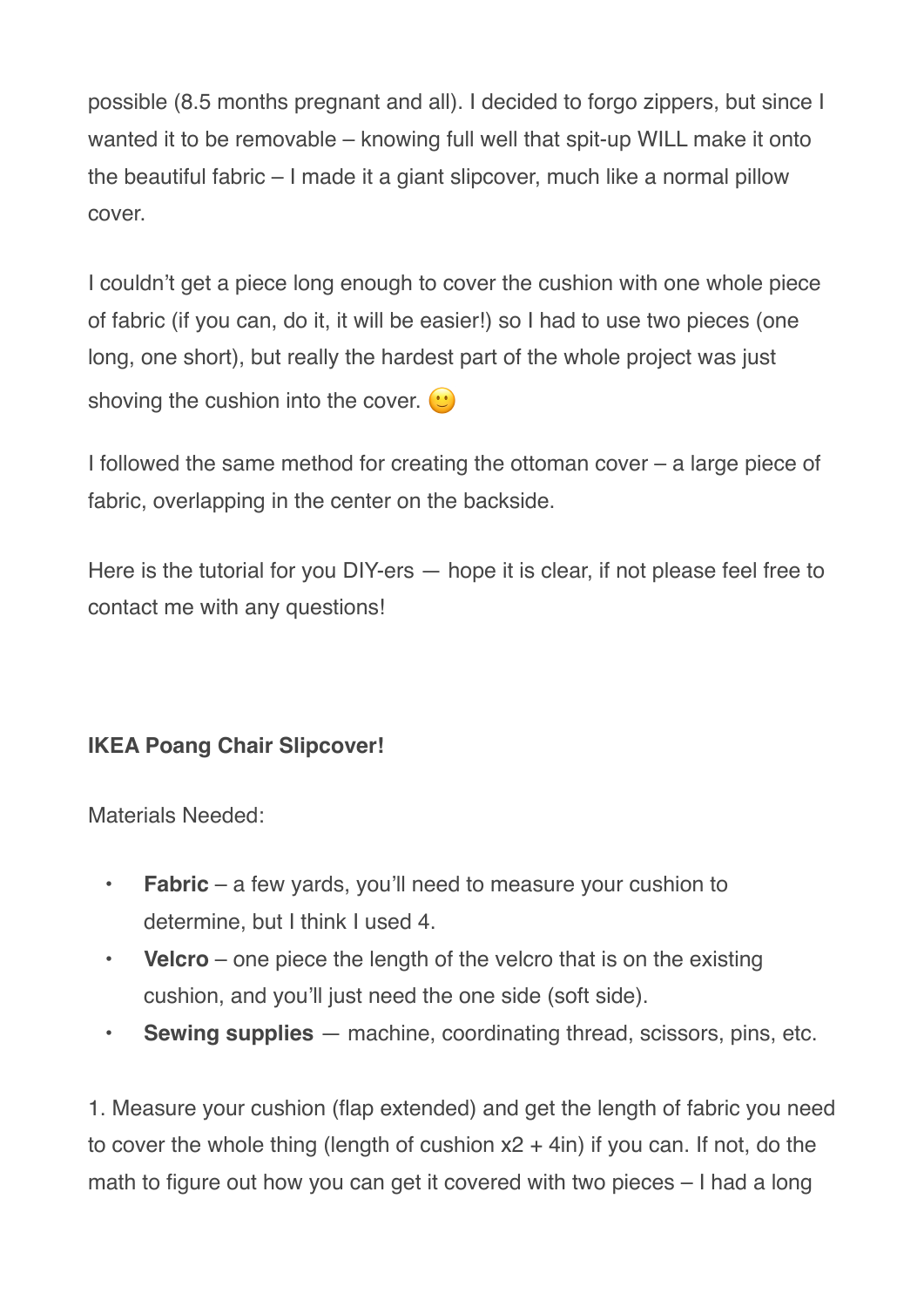and a short piece that I sewed together. You'll want to do this prior to starting the cover.

*\*Had not yet sewn on my second piece of fabric – so imagine the top has an extra few feet of material that would fold over the top of the cushion and overlap the other edge!*

Lay the fabric face down on the ground and place your cushion on top (flap extended, back side up so you see the velcro). Wrap the fabric around the cushion so there is an overlap.



2. Fold back one edge about an inch twice and pin in place. Do the same with the other edge — the two edges should still overlap if you measured correctly.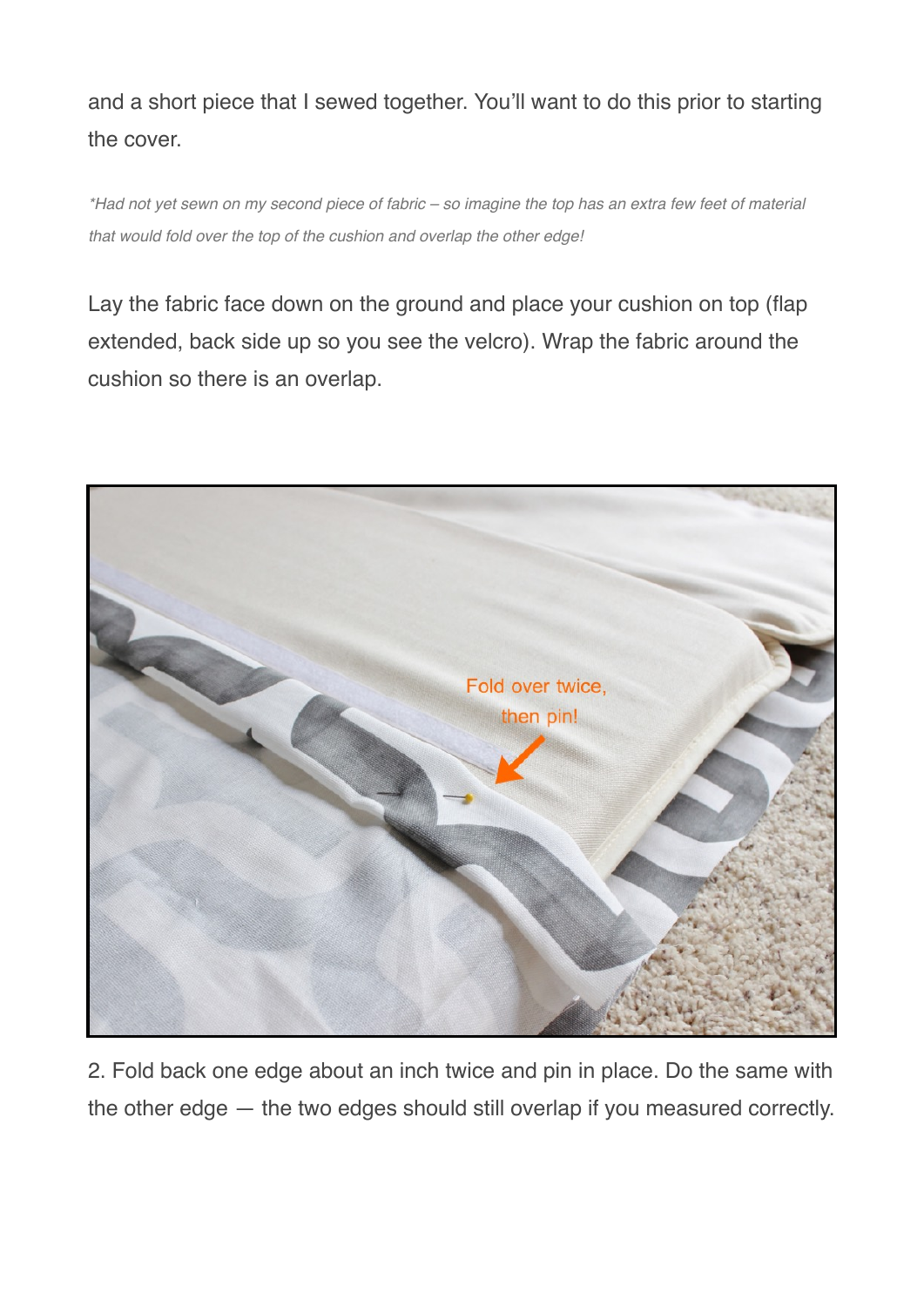3. Pin up the long sides of the fabric, but leave the shorter side open (so you can slip the cushion out later)

4. Use a pin to mark on one edge of the fabric where the velcro is on the cushion. This is the edge that you will sew new velcro on so that your cushion connects to the chair.



5. Fold the edge back and pin your piece of velcro (check to make sure the length and texture matches what is on the existing cushion)

6. Pin just the corner of the short side that you haven't pinned yet to hold it in place – you're going to then slip the cushion out and start sewing!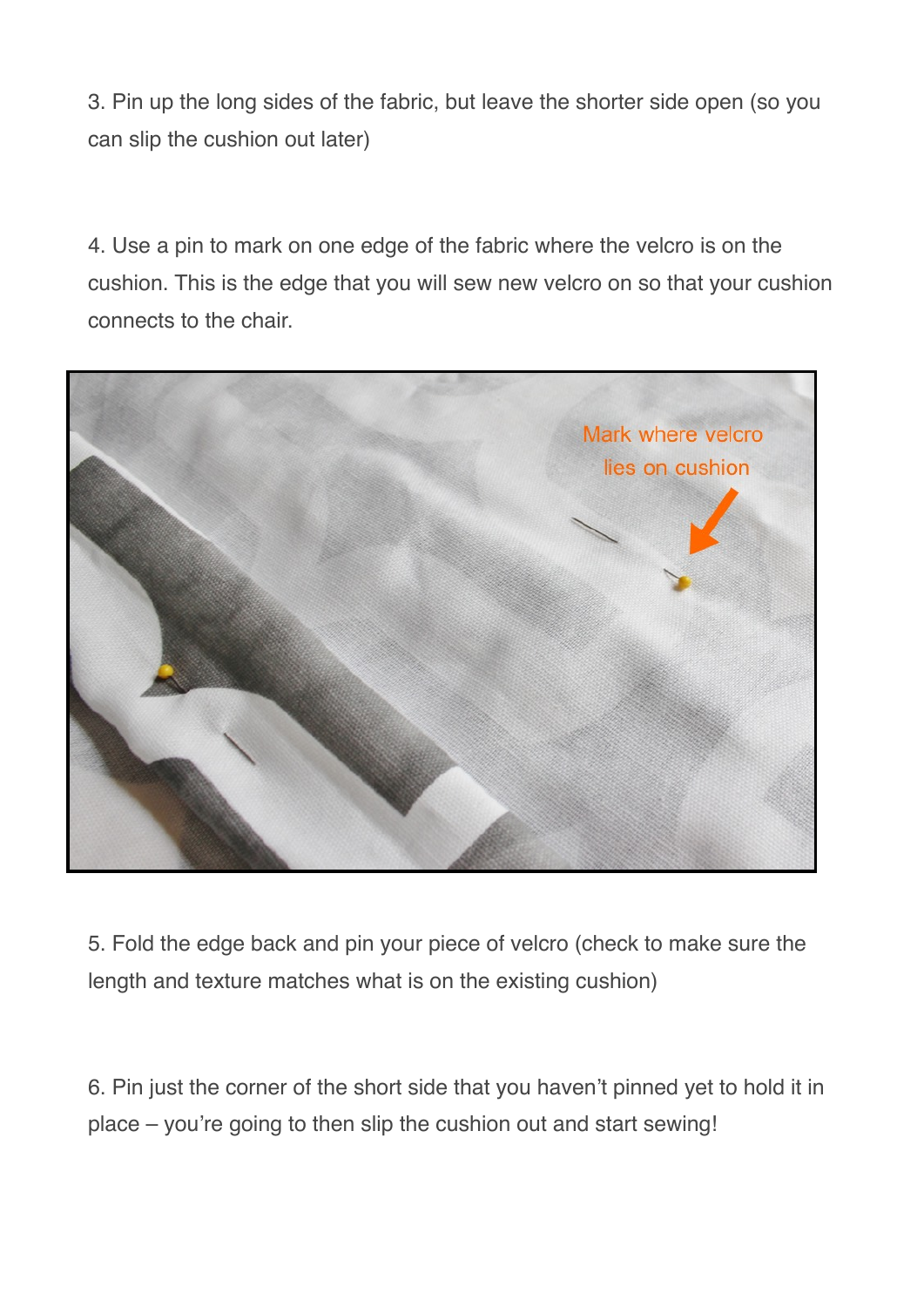7. Take your fabric to the sewing machine. First sew your folded over edges. I sewed mine right in the middle of the fold, so it left a nice-looking seam.

8. Next, sew on your velcro strip!

9. Now you can sew up the pinned sides on the long half of your cover. Start at the bottom fold and go up – when you get to the top where the folded edge is, stop at the top of the edge and do some back-stitching several times for reinforcement.

10. You're almost done – it looks like an envelope right now. Lay it out and pin the remaining sides on the short half, and sew those up too. Your folded edge at the top should be *past* the folded edge on the other half of the cover, so when you sew you're going to sew right over the first edge (underneath your current layer) and up to the top of the current edge — again back-stitching several times for reinforcement.

*\*Showing first edge under the current layer – sew right over it!*

11. One last bit of maintenance. Since the cushions are rounded – you'll want to clip and sew the corners. Use pinking shears if you have them – it makes it easier!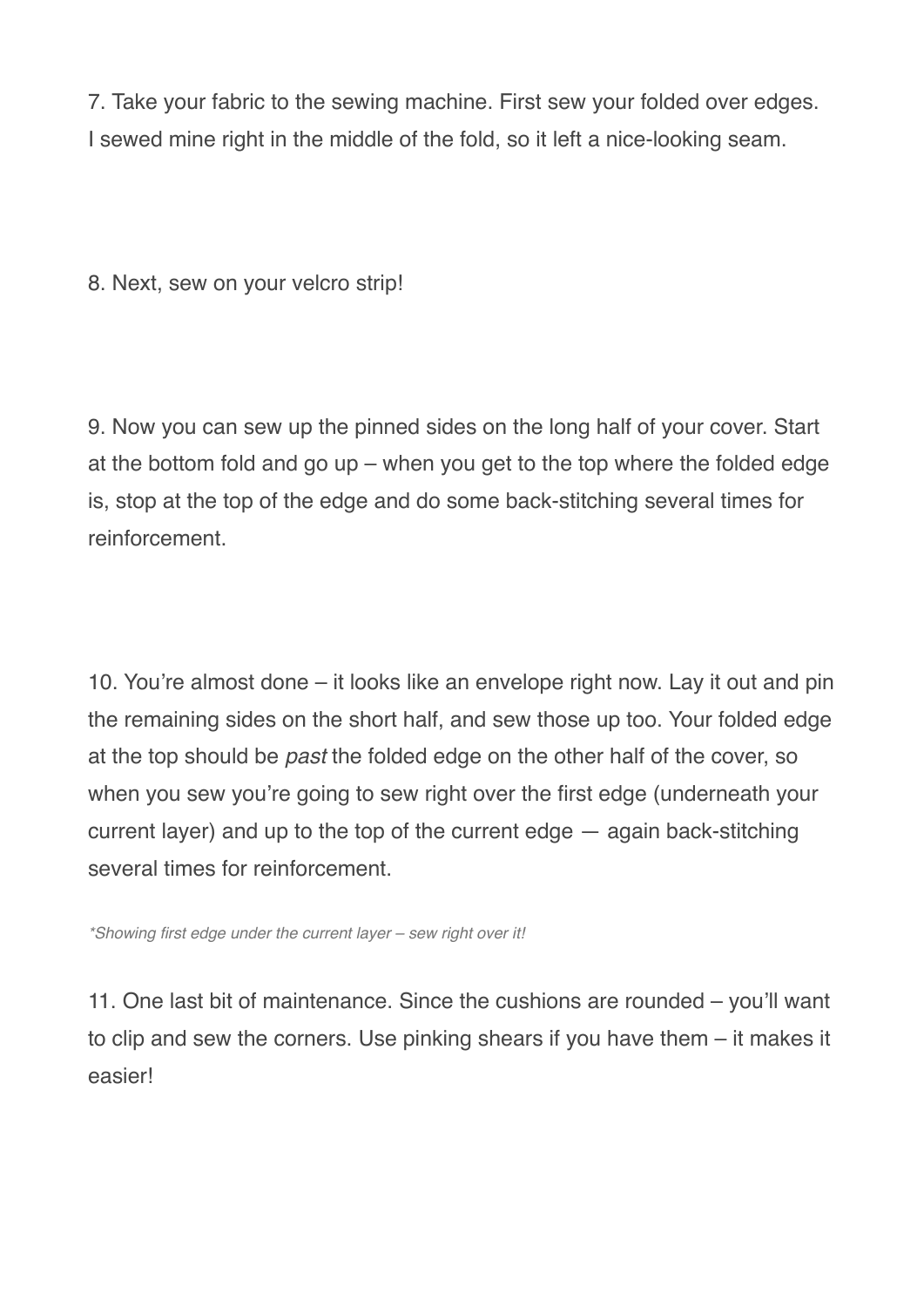

12. Turn your project inside out, press it if needed, and proceed to STUFF the cushion into the cover. Stuff the long side first. This isn't easy and you will think you did something wrong – but just keep pushing, I promise it will go in!

And Voila! You're done  $\odot$ 

Article by Lovely Berry at Stickelberry